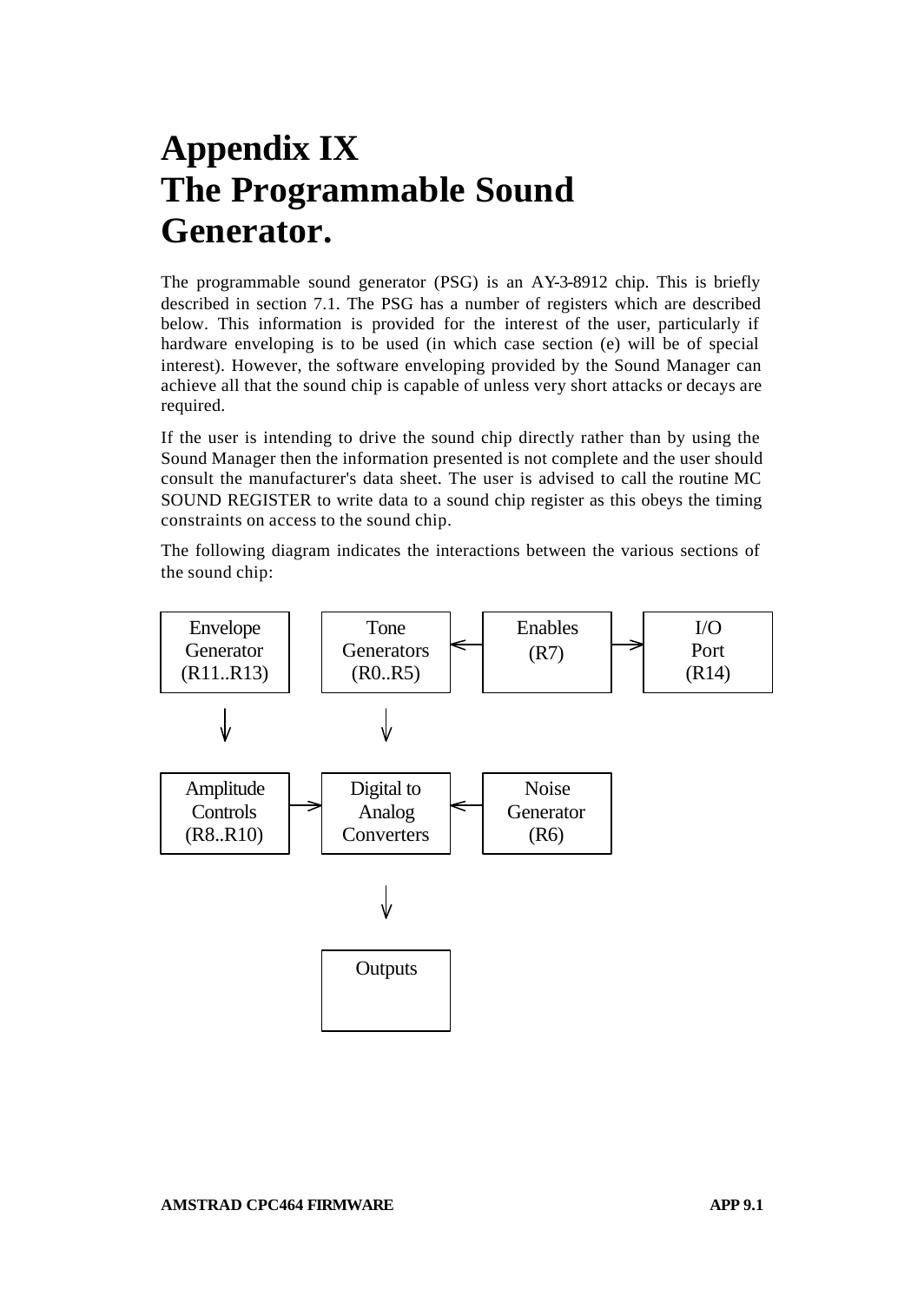The sound chip data registers are as follows:

Register 0: Channel A tone period fine tune. Register 1: Channel A tone period coarse tune. Register 2: Channel B tone period fine tune. Register 3: Channel B tone period coarse tune. Register 4: Channel C tone period fine tune. Register 5: Channel C tone period coarse tune. Register 6: Noise period. Register 7: Enables and I/O direction. Register 8: Channel A amplitude and envelope enable. Register 9: Channel B amplitude and envelope enable. Register 10: Channel C amplitude and envelope enable. Register 11: Envelope period fine tune. Register 12: Envelope period coarse tune. Register 13: Envelope shape Register 14: Input from or output to port A. Register 15: Not used.

# **a. Tone Generators (Registers 0..5)**

Each channel has two tone period registers associated with it. These set the period of the sound to be generated (in units of 8 microseconds) by that channel. The fine tune register stores the least significant 8 bits of the period; the coarse tune register stores the most significant 4 bits of the period. To include the tone in the output of a channel the appropriate bit in the enables register must be cleared.

#### **b. Noise Generator (Register 6).**

There is a single pseudo-random noise source. The output from this can be included in the output of any of the three channels (as specified by the enables register). The period of the noise generator is set by bits 0..4 of the noise period register. The period specifies the middle frequency of the noise produced in 8 microsecond units.

#### **c. Enables (Register 7).**

The enables register specifies whether tone or noise is to be included in the output from each channel. It also specifies whether the I/0 port is to act in input or in output mo de. The bits are allocated as follows:

- Bit 0: Channel A tone disable.
- Bit 1 Channel B tone disable.
- Bit 2 Channel C tone disable.
- Bit 3 Channel A noise disable.
- Bit 4 Channel B noise disable.
- Bit 5 Channel C noise disable.
- Bit 6 Port A output mode
- Bit 7 Not used.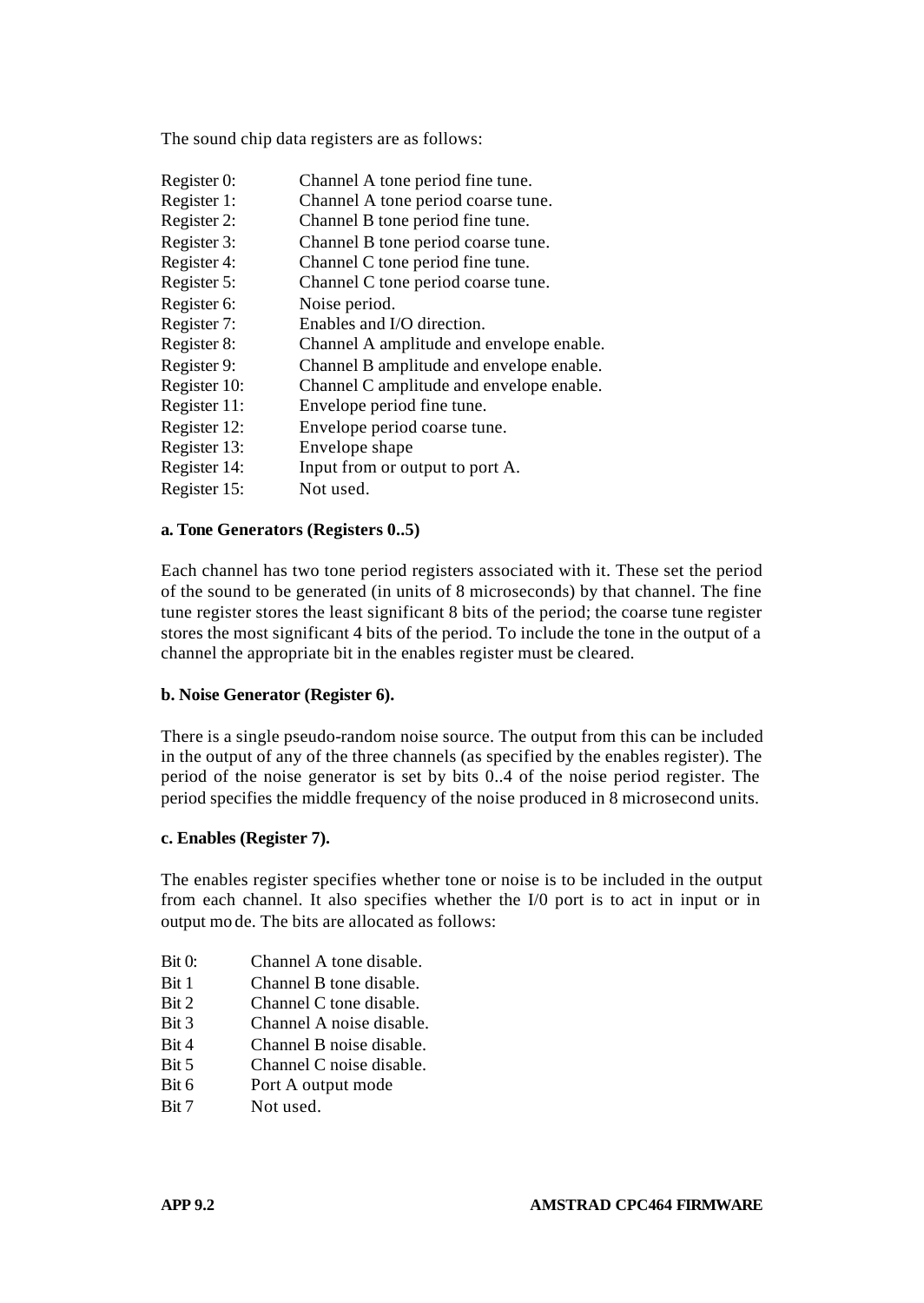Note that port A is connected to the keyboard and joystick and so the port must always be in input mode. The user must ensure that bit 6 of the enables register is always set to zero.

## **d. Amplitude Controls (Registers 8-10).**

Each channel has an amplitude control register associated with it. Bit 4 of this register specifies whether hardware enveloping is to be used for the channel. If the bit is set then the channel amplitude (volume) is under the control of the hardware envelope generator. If the bit is clear then the amplitude is set by bits 0..3 of the register - a value of 0 means no sound and a value of 15 means maximum volume.

## **e. Envelope generator (Registers 11-13).**

The sound chip has a single hardware envelope generator which can be used to control any combination of the three sound channels as specified by the channel's amplitude register (see (d) above). Bits 0 to 3 of register 13 control the shape of the envelope in a rather unobvious manner. The following table gives values required to generate each of the 8 hardware envelopes that are possible. Other values (0..7) duplicate envelopes 9 and 15.



9: Jump up and ramp down once then hold at minimum volume (zero).

10:  $\wedge \wedge \wedge$  / Jump up then repeatedly ramp down and up again.

11:  $\sqrt{ }$  Jump up and ramp down then jump up and hold at maximum volume (fifteen).

12:  $\triangle M$  Repeatedly ramp up and drop down.